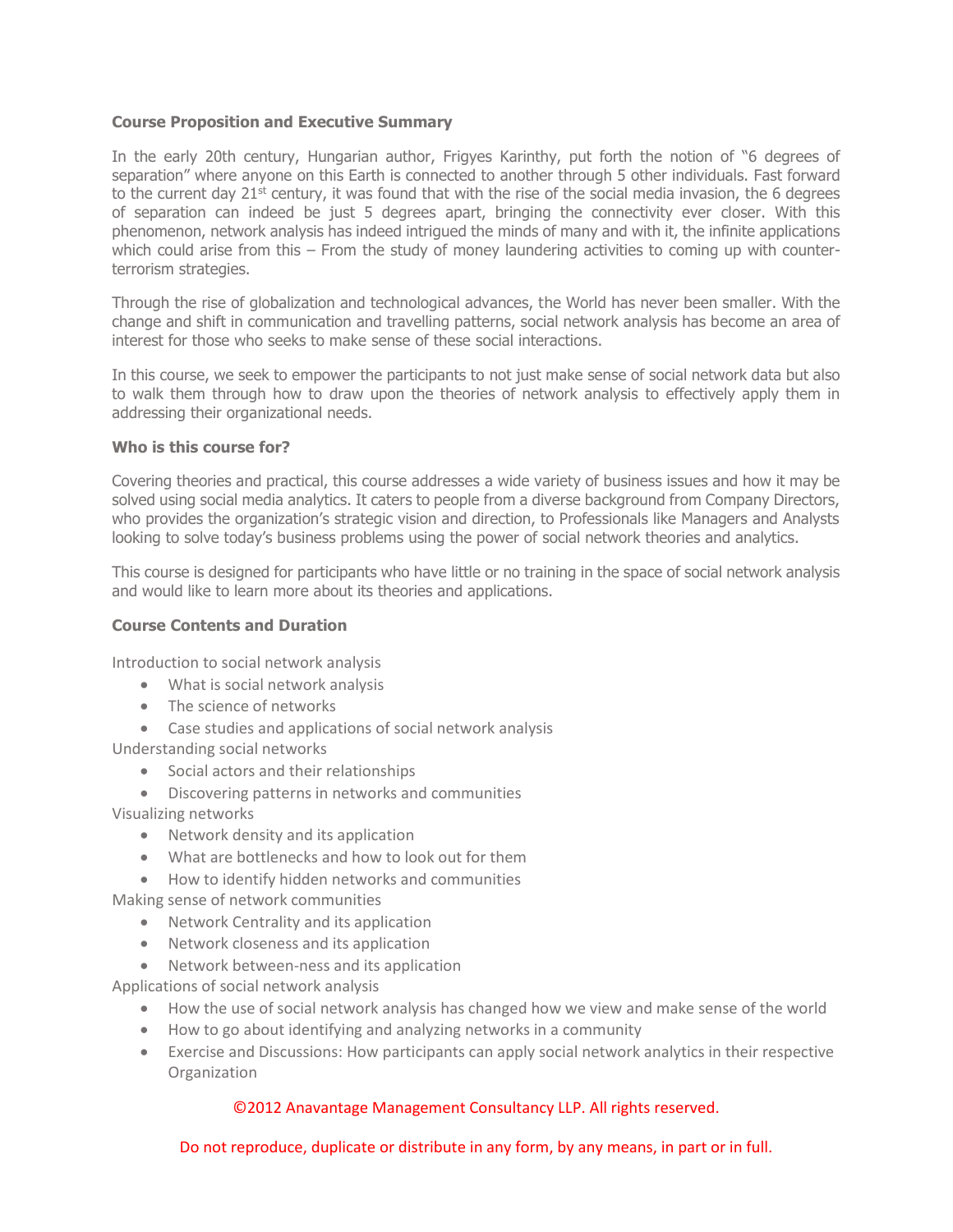Practical application: Applying principles of analytics using analytics software

\*The course will be conducted with computer-aided data analysis software and participants will get a chance to see how analytics are being applied in real-life scenario.

#### **Course Objectives**

At the end of this course, participants will be given an open book quiz where they can look forward to applying principles and concepts of social network analytics discussed during the course.

## **Pre-requisite**

As this is an introductory course involving social network analysis, no pre-requisite is needed though participants should generally be comfortable with quantitative discussions (Some basic calculations will be involved).

## **Mode of Assessment**

Participants are required to sit for an open book quiz which exemplifies what was taught in the course.

# **Price Schedule**

\$850/pax (Subjected to prevailing GST)

## **Certificates/Awards**

Certificate of Performance/Achievement will be awarded if participant satisfies the course criteria.

©2012 Anavantage Management Consultancy LLP. All rights reserved.